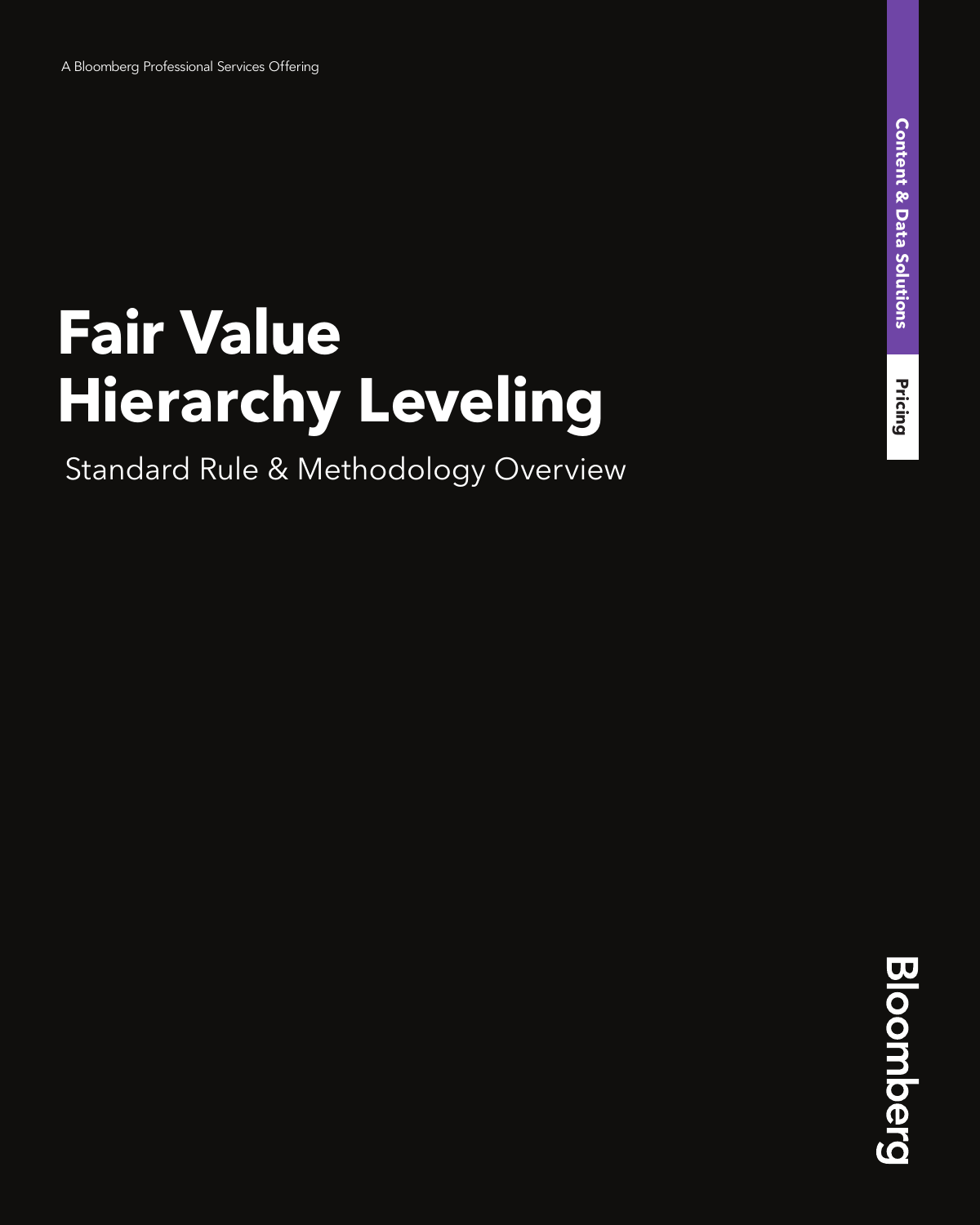#### **Contents**

- Market need for transparent, defensible leveling which can be accessed quickly and consistently
- Leveling rules
- Leveling rule overview
- Level 1
- Level 2
- Level 3
- Appendix A
- Appendix B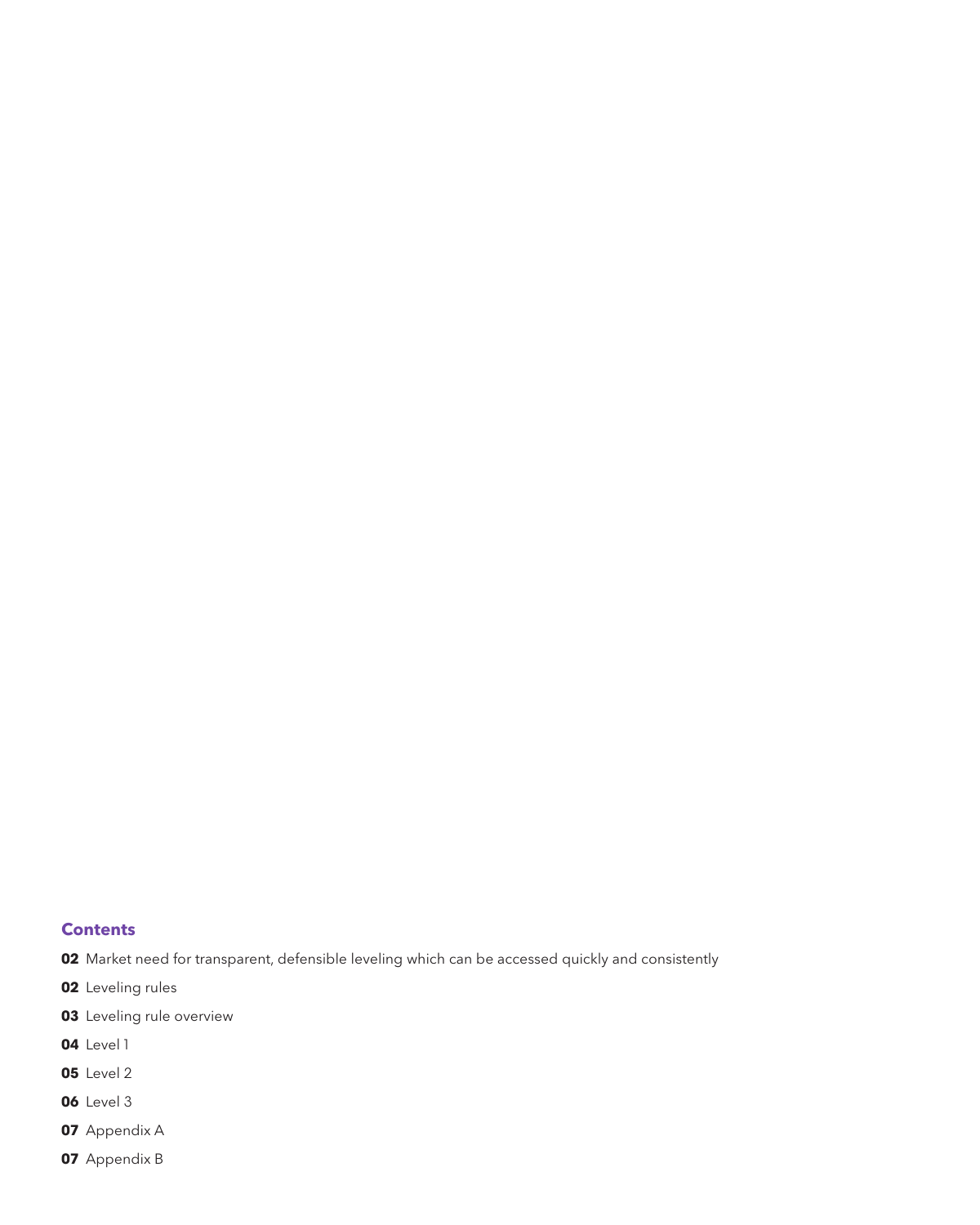# **Fair Value Hierarchy Leveling**

#### **Increased scrutiny on security prices requires additional pricing transparency and information**

In recent years, the International Accounting Standards Board (IASB) and the Financial Accounting Standard Boards have been increasing their scrutiny of the inputs of financial instrument prices. This is a result of the issuance of ASC 820, Fair Value Measurement in the U.S. and IFRS 13, Fair Value Measurement internationally. Both accounting standards require increased disclosures around the sources, inputs and methodology used to calculate the fair value of financial instruments presented in the financial statements. A key component of both of these standards is the requirement for companies to include a "leveling" table in the notes to the financial statements, which classifies all investments presented at fair value as Level 1, 2 or 3, based on the significance of unobservable inputs:

- Level 1 inputs: Quoted prices in active markets for identical assets or liabilities that the entity can access at the measurement date
- Level 2 inputs: Inputs other than quoted prices included within Level 1 that are observable for the asset and liability, either directly or indirectly
- Level 3 inputs: Unobservable inputs for the assets or liabilities

Not only have accounting standard setters increased their scrutiny on the composition of so-called 'fair value' pricing, international regulators have as well.

In order to help our clients address these challenges, for years Bloomberg has provided a number of tools and data sets which enable our clients to defend their prices to investors, auditors, and regulators alike:

Pricing Transparency Fields: Clients can request over 70 unique data fields which provide granular information on the composition of the Bloomberg Valuation Service (BVAL) prices through a data feed;

Fair Value Hierarchy Leveling (FVHL <GO>): The FVHL screen allows clients to create their own fair value leveling rules to generate unique, client-specific leveling results. These rules are user-created, leveraging the 70 unique Pricing Transparency fields.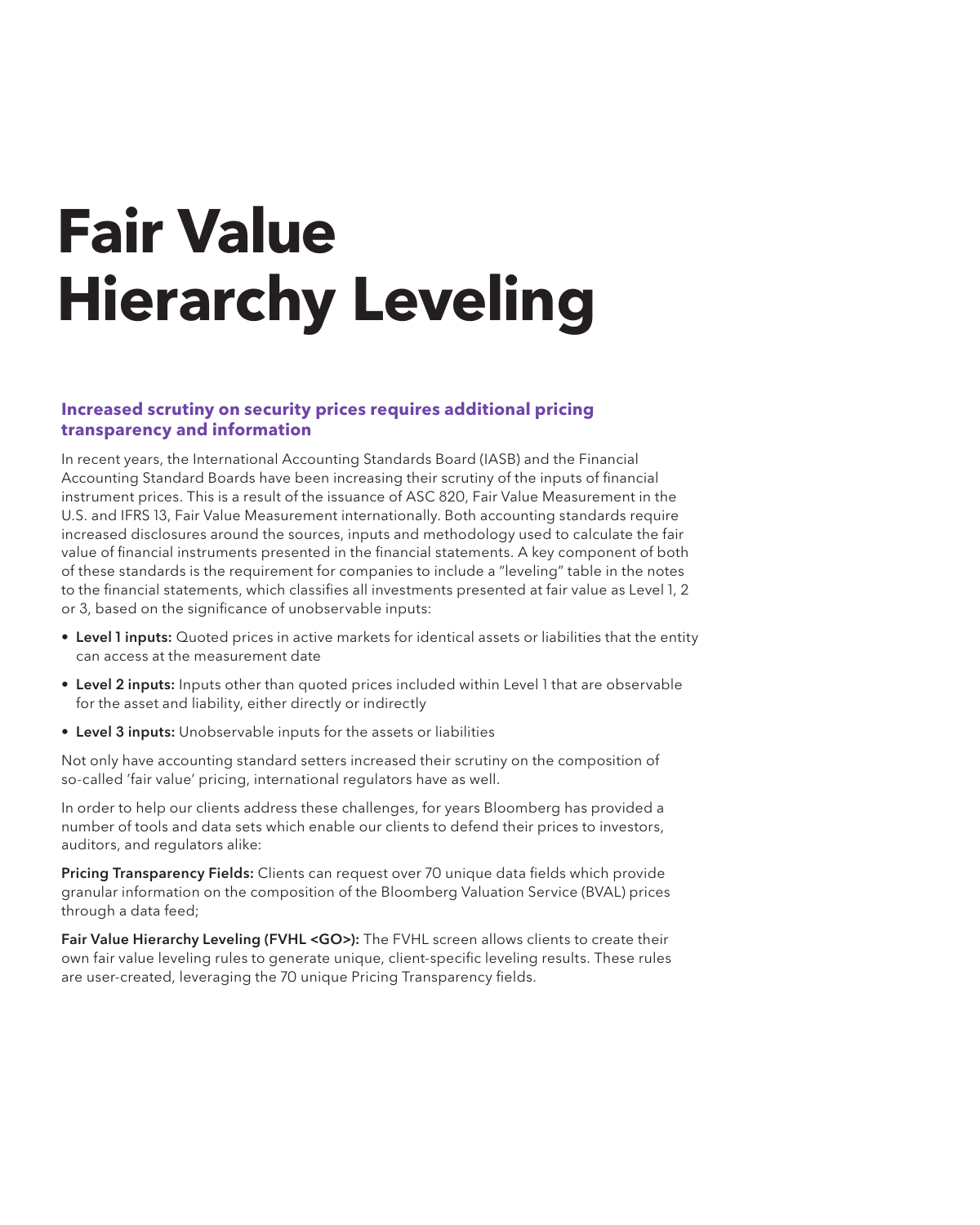#### **Market need for transparent, defensible leveling which can be accessed quickly and consistently**

While many clients value the customizability offered by the FVHL<GO> platform and the ability to create, store and manage custom leveling rules, many clients were looking for a more simple, straightforward, operational solution. These clients wanted to have fair value leveling data at their fingertips and available in real-time in order to understand the impacts of their trading decisions. Further, clients who were not well versed in the underlying accounting standards were looking for help to interpret and translate these accounting standards into operational rules.

Based on this feedback, Bloomberg has created a set of 'standard' FVHL rules that are designed to function as market consensus rules for determining fair value levels. These rules were developed based on a thorough review and understanding of the accounting standards and years of feedback from clients.

This level information is available to subscribers of the BVAL pricing service through Data License. This data is captured in two fields: BRAM\_STANDARD\_FV\_HIERACHY\_LEVEL (DW094) and BRAM\_STANDARD\_ASSET\_GROUP (DW095). For more information on these fields, please refer to Appendix A: FVHL Fields. The values can also be seen on the Pricing Transparency tab of the BVAL <GO> screen on the Bloomberg Terminal® .

The purpose of this document is to outline the rules used to generate these leveling results.

## **Leveling rules**

Over the next few pages, this document will discuss the 'standard' rules created for the purpose of generating consistent FVHL leveling results, starting with a summary of the rules and then an in-depth explanation starting at Level 1 and working down to Level 3, discussing asset-specific considerations, if and where necessary. This document should be read in combination with Bloomberg's Regulatory Transparency Brochure which provides an overview of the fields discussed in the rules below. For more information, please refer to RAAP <GO> on the Terminal.

For more information on the fields discussed in the sections below, please refer to Appendix B: Commonly Used Transparency Fields for Leveling Purposes.

| $\theta$ Actions $\sim$<br>$\sqrt{2}$ Audit Reports $\sim$ |                 |                                                                                 |   |                                 |                                     |                | Fair Value Hierarchy Leveling |
|------------------------------------------------------------|-----------------|---------------------------------------------------------------------------------|---|---------------------------------|-------------------------------------|----------------|-------------------------------|
| Version<br>ы<br>Current<br>12/4/2013 10:59:12              |                 | Edit Mode Evaluate Security <security evaluate="" to=""><br/>Current</security> |   |                                 |                                     |                |                               |
|                                                            | प्राच्या प्रमाण |                                                                                 |   |                                 | Asset Group Rules for 'Govt & Corp' |                |                               |
| Asset Group Name                                           | <b>Status</b>   | Complete                                                                        |   | Field                           |                                     | 0 <sub>D</sub> | Value                         |
| Govt & Corp                                                | Active          |                                                                                 | Ξ |                                 |                                     |                |                               |
| -US Government                                             | Inactive        | N                                                                               |   | <b>BLP Yellow Key</b>           |                                     | ٠              | <b>GOVT</b>                   |
| -Agency                                                    | Inactive        | N                                                                               |   | LOR BLP Yellow Key              |                                     | $=$            | <b>CORP</b>                   |
| -Investment Grade Corporate Active                         |                 |                                                                                 |   |                                 |                                     |                |                               |
| -High Yield Corporate                                      | Active          |                                                                                 |   |                                 |                                     |                |                               |
| -Convertible                                               | Inactive        |                                                                                 |   |                                 |                                     |                |                               |
| -Syndicated Loan                                           | Inactive        | N                                                                               |   |                                 |                                     |                |                               |
| -Emerging Market Debt-IG                                   | Active          |                                                                                 |   |                                 |                                     |                |                               |
| -Emerging Market Debt-HY                                   | Active          |                                                                                 |   |                                 |                                     |                |                               |
| Mortgages                                                  | Active          |                                                                                 |   |                                 |                                     |                |                               |
| -Mortgage TBA                                              | Active          |                                                                                 |   |                                 |                                     |                |                               |
| -Mortgage Pool                                             | Active          |                                                                                 |   |                                 |                                     |                |                               |
| -Adjustable Rate Mortgage P Inactive                       |                 |                                                                                 |   |                                 |                                     |                |                               |
| -Basic CMO Tranche                                         | Inactive        |                                                                                 |   |                                 |                                     |                |                               |
| -Derivative CMO Tranche                                    | Inactive        |                                                                                 |   |                                 |                                     |                |                               |
| $-CMBS$                                                    | Active          |                                                                                 |   |                                 |                                     |                |                               |
| Non-Agency RMBS                                            | Inactive        |                                                                                 |   |                                 |                                     |                |                               |
| -Agency CMO Floater                                        | Inactive        |                                                                                 |   |                                 |                                     |                |                               |
| <b>LHCQ CMBS</b>                                           | Active          |                                                                                 |   | <b>Asset Group Rule Preview</b> |                                     |                |                               |
| $H$ Municipals                                             | Active          |                                                                                 |   |                                 |                                     |                | <b>S</b> Leveling Rules       |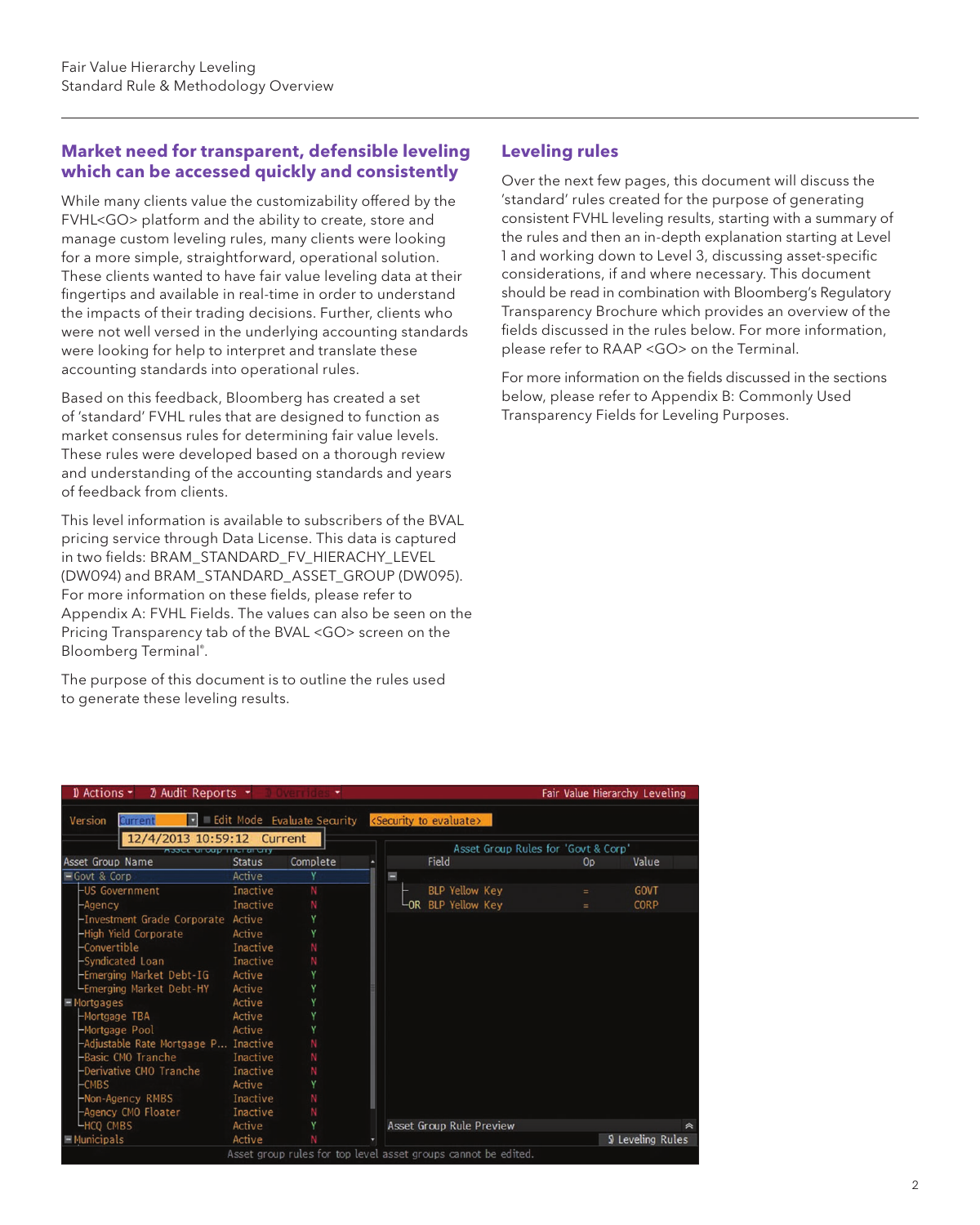## **Leveling rule overview**

| <b>Asset Class</b> | <b>Fixed Income</b>                                                                                                                                                              |                                                                                                                                                 | <b>Mortgages</b>                                                                                        | <b>Munis</b>                                                                     |  |  |  |
|--------------------|----------------------------------------------------------------------------------------------------------------------------------------------------------------------------------|-------------------------------------------------------------------------------------------------------------------------------------------------|---------------------------------------------------------------------------------------------------------|----------------------------------------------------------------------------------|--|--|--|
| Sub-Asset Classes  | • U.S. Government<br>• Agencies<br>• IG Corporates<br>• Convertibles<br>• IG Emerging<br>Market Debt<br>• G-20 Sovereigns<br>• Non-G20 Sovereigns<br>• Defaulted                 | · High Yield<br>Corporates<br>· High Yield Emerging<br>Market Debt<br>• Syndicated Loans                                                        | • Pools<br>$\bullet$ CMO <sub>s</sub><br>$\bullet$ CMBS<br>$\bullet$ RMBS<br>$\bullet$ TBAs<br>• Others | • Investment Grade<br>· High Yield                                               |  |  |  |
| Level 1            | • BRAM Direct Observation Executable Percent > 0<br>• BRAM Price Percent Observable = 100<br>• OR BRAM Yield Percent Observable = 100<br>• BRAM Direct Observation Percent = 100 |                                                                                                                                                 |                                                                                                         |                                                                                  |  |  |  |
|                    | <b>BRAM Executable</b><br>Direct Observation<br>Weighted Average<br>Age $\leq$ 5                                                                                                 | <b>BRAM Executable</b><br>Direct Observation<br>Weighted Average<br>Age $<= 5$                                                                  | <b>BRAM Executable</b><br>Direct Observation<br>Weighted Average<br>Age $<= 6$                          | <b>BRAM Executable</b><br>Direct Observation<br>Weighted Average<br>Age $\le$ 10 |  |  |  |
| Level 2            | All priced instruments<br>which are not Level 2<br>are Level 3                                                                                                                   | • BRAM Price Percent<br>Observable $>= 95$<br>• OR BRAM Yield<br>Percent Observable<br>$>= 95$<br>$\bullet$ BRAM Income<br>Method Percent $< 5$ | <b>BRAM Observation</b><br>Weighted Count > 0                                                           | All priced instruments<br>which are not Level 2<br>are Level 3                   |  |  |  |
| Level 3            | N/A                                                                                                                                                                              | All priced instruments<br>which are not Level 2<br>are Level 3                                                                                  | All priced instruments<br>which are not Level 2<br>are Level 3                                          | N/A                                                                              |  |  |  |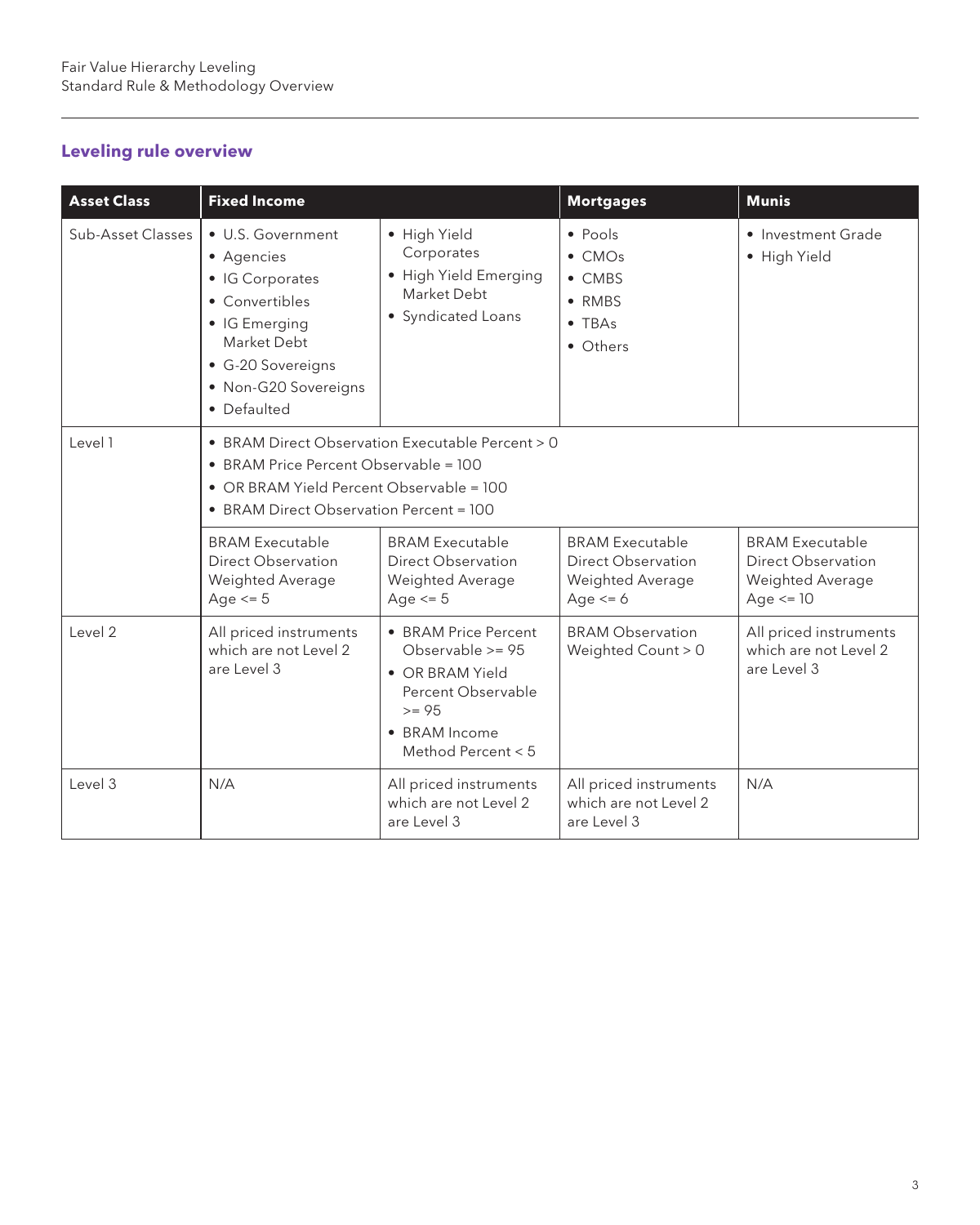### **Level 1**

#### **IFRS 13**

IFRS 13 defines Level 1 inputs as follows:

Level 1 inputs are quoted prices in active markets for identical assets or liabilities that the entity can access at the measurement date. [IFRS 13:76]

A quoted market price in an active market provides the most reliable evidence of fair value and is used without adjustment to measure fair value whenever available, with limited exceptions. [IFRS 13:77]

#### **ASC 820**

ASC 820 defines Level 1 inputs as follows:

Level 1 inputs are quoted prices (unadjusted) in active markets for identical assets or liabilities that the reporting entity can access at the measurement date. [820-10-35-40]

A quoted price in an active market provides the most reliable evidence of fair value and shall be used without adjustment to measure fair value whenever available, except as specified in paragraph 820-10-35-41C. [820-10-35-41]

#### **Bloomberg's Rules**

Based on the guidance above, we built rules in order to individually address each key requirement of IFRS 13 and ASC 820.

Must be accessible:

Both ASC 820 and IFRS 13 state that the prices from active markets must be "accessible". This means that you must be able to gain access to the transaction and enter or exit the position without undue cost.

In order to capture this, Bloomberg uses the following rule to ensure that the prices come from accessible markets.

#### BRAM Direct Observation Executable Percent > 0

By ensuring that the price is at least some percentage executable, we ensure that there are in fact accessible, executable quotes for the instrument. This ensures that the price meets the accessible requirement of IFRS 13 and ASC 820.

Must be directly observable (without adjustment):

IFRS 13 and ASC 820 also implicitly require that the price be directly observable. This is touched on by the fact that these standards require that the prices can be accessed. More explicitly, Level 2 allows for inputs which are not directly observable, implicitly stating that Level 1 inputs must be 'observable'.

In order to capture this, Bloomberg uses the following rule to ensure that the prices come from accessible markets.

#### BRAM Price Percent Observable = 100 OR BRAM Yield Percent Observable = 100

By ensuring that the price or yield is 100% observable, we ensure that all inputs to the price are directly observable quotes as required by IFRS 13 and ASC 820.

Identical assets or liabilities:

ASC 820 and IFRS 13 both require that the Level 1 inputs be quoted prices for "identical assets and liabilities". Bloomberg's pricing data breaks quotes into two categories: direct observations and observed comps.

In order to capture this, Bloomberg uses the following rule to ensure that the prices come from accessible markets.

#### BRAM Direct Observation Percent = 100

Bloomberg's pricing data breaks quotes into two categories: direct observations and observed comparables ("comps"). Simply put, direct observations are prices from identical assets and observed comps are based on comparable assets. Therefore, in order to ensure that the price is entirely derived from identical assets and liabilities, the price needs to be entirely derived from direct observations.

#### Active Market:

IFRS 13 and ASC 820 require that for an instrument to be Level 1, the inputs and prices used in determining the fair value of an instrument come from an 'active market'. ASC 820 defines an active market as "a market in which transactions for the asset or liability take place with sufficient frequency and volume to provide pricing information on an ongoing basis". The IFRS 13 definition is effectively the same.

In order to capture this, Bloomberg uses the following rule to ensure that the prices come from active markets.

#### BRAM Executable Direct Observation Weighted Average Age  $\leq$   $\times$  (where X = 5 for fixed income, X = 6 for pools and securitized products and  $X = 10$  for munis)

The definition above begs the question what is "sufficient frequency and volume", and, as a result, the rule above represents the first time that the leveling rules diverge for different asset classes. The reason for that is that market and trading norms are different for different asset class. Different asset classes are expected to trade at different frequencies. Therefore what might qualify as an active market for municipals might not for government bonds.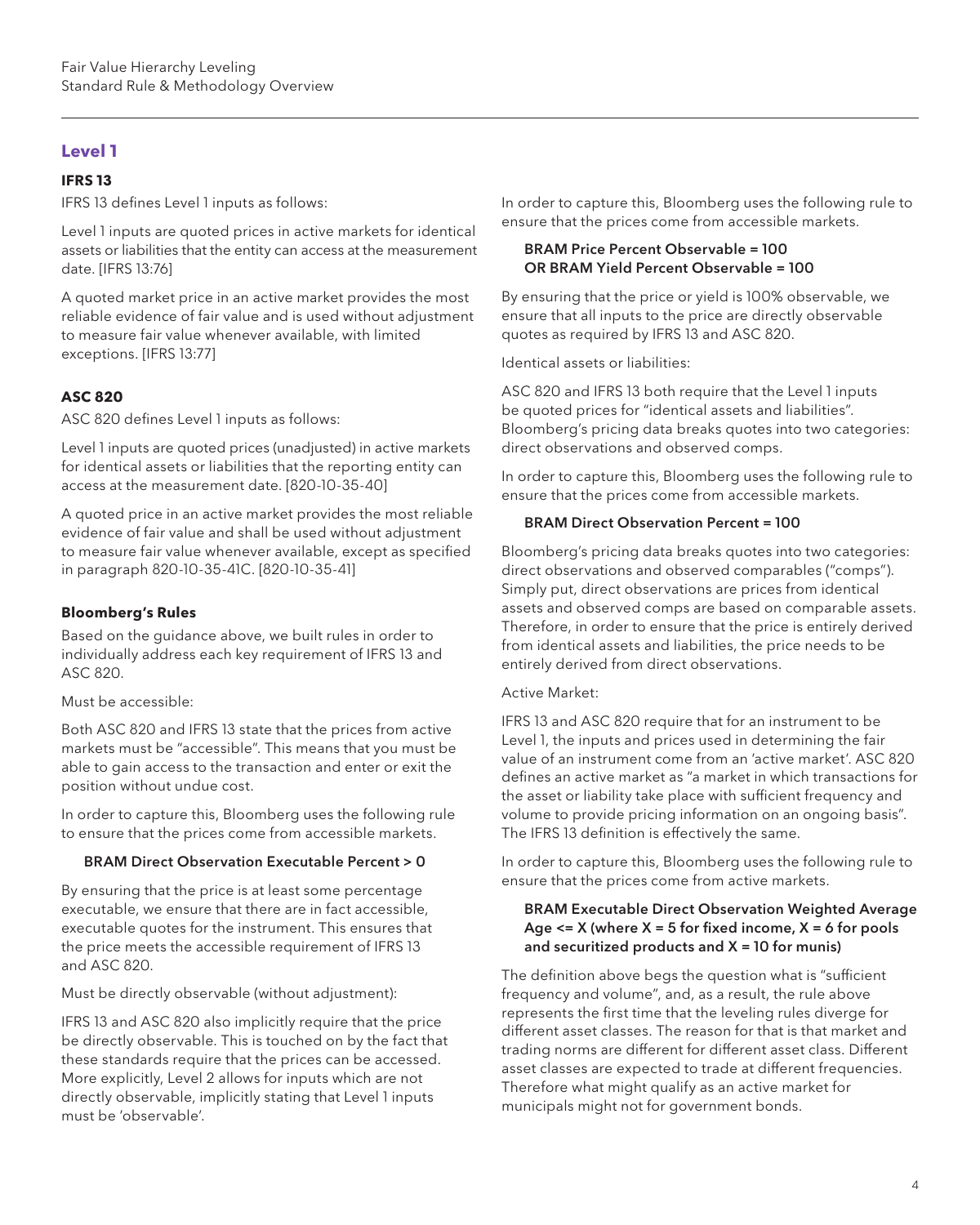In determining whether a market is active, we use the average age of the quotes. We use the direct observation average age specifically, because we are only interested in how actively traded identical instruments are (not comparable instruments). Lower average ages obviously mean a more inactive market. As a result, we have tried to use ages that are reflective of the different market norms in the fixed income, mortgage and muni markets.

#### **Level 2**

#### **IFRS 13**

IFRS 13 defines Level 2 inputs as follows:

Level 2 inputs are inputs other than quoted prices included within Level 1 that are observable for the asset and liability, either directly or indirectly [IFRS 13:81]

Level 2 inputs include:

- A) quoted prices for similar assets or liabilities in active markets
- B) quoted prices for identical or similar assets or liabilities in markets that are not active
- C) inputs other than quoted prices that are observable for the asset or liability, for example
	- i. interest rates and yield curves observable at commonly quoted intervals
	- ii. implied volatilities
	- iii. credit spreads
- D) market-corroborated inputs [inputs that are derived principally from or corroborated by observable market data by correlation or other means] [IFRS 13:82]

#### **ASC 820**

ASC 820 defines Level 2 inputs as follows:

Level 2 inputs are inputs other than quoted prices included within Level 1 that are observable for the asset or liability, either directly or indirectly. [820-10-35-47]

Level 2 inputs include all of the following:

- A) Quoted prices for similar assets or liabilities in active markets
- B) Quoted prices for identical or similar assets or liabilities in markets that are not active
- C) Inputs other than quoted prices that are observable for the asset or liability, for example:
	- i. Interest rates and yield curves observable at commonly quoted intervals
	- ii. Implied volatilities
	- iii. Credit spreads.
- D) market-corroborated inputs [820-10-35-48]

#### **Bloomberg's Rules**

Must be observable, either directly or indirectly:

Both IFRS 13 and ASC 820 explicitly require that all Level 2 inputs must be observable, either directly or indirectly. This means that either the price must be composed of quoted prices or any pricing information not observable in the market must rely on observable inputs.

Bloomberg's Level 2 rules differ between asset classes as the sources of prices differ from asset class to asset class. Below we look at Munis, Fixed Income and Mortgages (including sub-asset classes as necessary) in order to explain how Bloomberg addressed these requirements.

#### **Munis & Mortgages (Securitized & Pooled Products)**

Bloomberg's BVAL model only prices muni bonds using two sources: direct observations and observed composites. That is to say that there are no additional, model driven sources which could potentially include unobservable inputs. To the extent that the BVAL pricing source prices a muni, it contains only Level 2 and Level 1 inputs. Therefore, for Munis, any instrument which is not Level 1, it is automatically Level 2.

#### **Mortgages (Securitized & Pooled Products)**

For mortgage instruments, the methodology is a bit different. For these instruments, in many cases what is classified as an "observed comparable" is actually based entirely on a discounted cash flow model leveraging a surface and inputs from the market. In order to ensure that there are truly observable comparables being used instead of a purely DCF approach, we ensure that there is a least one tangible price being used.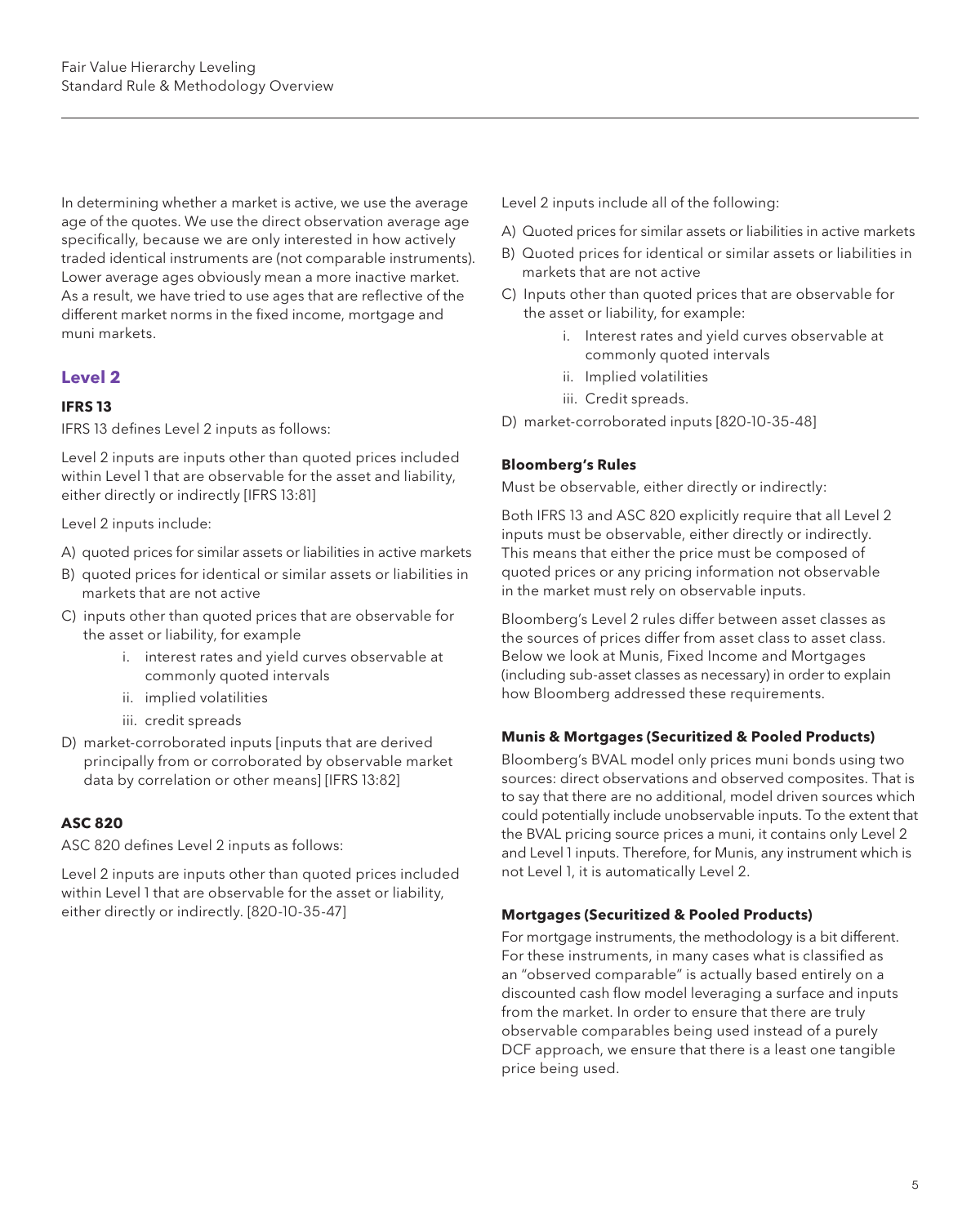#### **Fixed Income**

For fixed income, prices can be derived from three different sources: (1) direct observations, (2) observed comparables and (3) 'model-based' prices. 'Model-based' prices is a catch-all term used to describe a number of different pricing methodologies which are leveraged as a tertiary source in the absence of more observable prices or comparables from the market. Some of these methodologies rely purely on observable inputs as outlined about in IFRS 13 and ASC 820. However, others use unobservable adjustments. Therefore, in order to determine appropriate leveling, we need to review the methodology for each asset class and model:

- Convertibles (Convertible Model) No unobservable inputs — Bloomberg evaluators won't release pricing on a convertible until we have actual pricing on that convertible
- Defaulted (Defaulted Model) No unobservable inputs — Bloomberg BVAL evaluators group securities pari passu in order to determine a recovery value (e.g. for Lehman Brothers there may be 8-9 different groups); prices for an instrument in a bucket are leveraged across the bucket; therefore all data is prices are real observed prices for similar instruments
- Sovereigns, Investment Grade Corporates & Agencies (Yield Coupon Model) — No unobservable inputs
- High Yields (HY Model, HY Capital Structure Model) – Significant Unobservable Inputs – Adjustments are made to other market-derived valuations (e.g. "not rated adjustment", etc.), as necessary
- Syndicated Loans (Loan Model) Significant Unobservable Inputs – Assumptions are made to the market-derived valuations, as necessary

#### **Munis, Convertibles, Defaulted, Sovereigns, IG Corps & Agencies**

All priced instruments which are not Level 1 are Level 2

#### **High Yields & Syndicated Loans**

BRAM Price Percent Observable >= 95

OR BRAM Yield Percent Observable >= 95

#### **Mortgages**

BRAM Observation Weighted Count > 0

#### **Level 3**

#### **IFRS 13**

IFRS 13 defines Level 3 inputs as follows:

Level 3 inputs are unobservable inputs for the asset or liability. [IFRS 13:86]

Unobservable inputs shall be used to measure fair value to the extent that relevant observable inputs are not available, thereby allowing for situations in which there is little, if any, market activity for the asset or liability at the measurement date. [IFRS 13:87]

#### **ASC 820:**

ASC 820 defines Level 3 inputs as follows:

Level 3 inputs are unobservable inputs for the asset or liability. [820-10-35-52]

Unobservable inputs shall be used to measure fair value to the extent that relevant observable inputs are not available, thereby allowing for situations in which there is little, if any, market activity for the asset or liability at the measurement date. [820-10-35-53]

#### **Bloomberg's Rules**

Instruments which do not meet the criteria above are level 3

In Bloomberg's rule methodology, Level 3 effectively represents those instruments which do not meet the criteria to be classified as Level 2 or 3. What is left are instruments where the fair value includes significant unobservable inputs. From a Bloomberg standpoint, a Level 3 instrument is an instrument that includes model-based pricing where the model features subjective, unobservable inputs.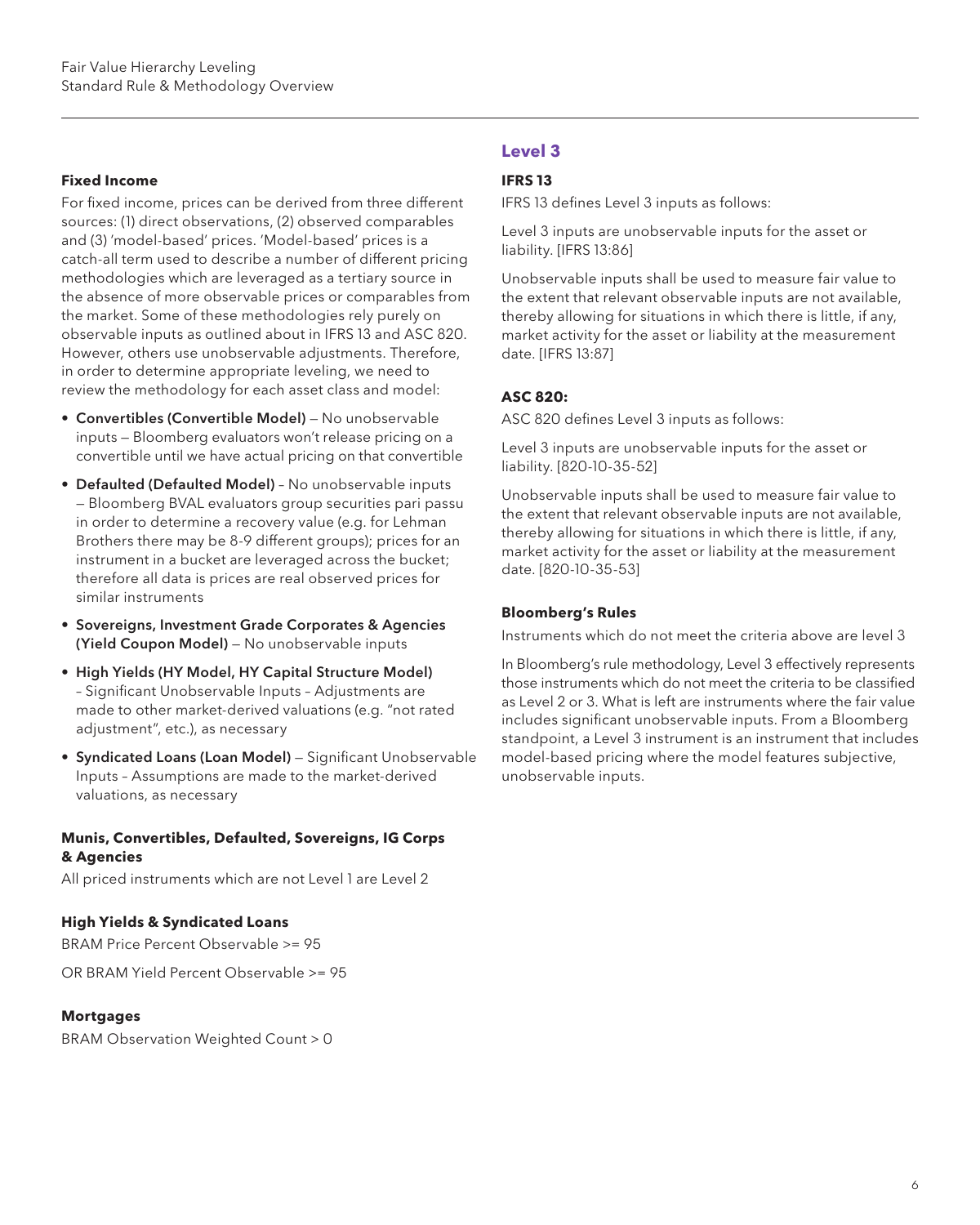## **Appendix A:**

FVHL fields

| <b>CALCRT ID</b> | <b>FIELD NAME</b>                          | <b>GSAC</b>  | <b>MTGE</b>  | <b>MUNI</b> | <b>DEFINITION</b>                                                                                                                                       |
|------------------|--------------------------------------------|--------------|--------------|-------------|---------------------------------------------------------------------------------------------------------------------------------------------------------|
| DZ788            | <b>BRAM FV Hierarchy</b><br>Level Output   | $\vee$       | Υ            | Υ           | Fair value hierarchy leveling result<br>(1, 2 or 3) based on the client defined rule set saved<br>in the fair value hierarchy leveling tool.            |
| DZ789            | <b>BRAM Client Asset</b><br>Group          | $\checkmark$ | $\checkmark$ | Υ           | Client customized asset group classification for which<br>a fair value hierarchy leveling rule has been created.                                        |
| <b>DW094</b>     | <b>BRAM Standard FV</b><br>Hierarchy Level | $\vee$       | Υ            | Υ           | Fair value hierarchy leveling result (1, 2 or 3) based<br>on the standard, default rules outlined above.                                                |
| <b>DW095</b>     | <b>BRAM Standard</b><br>Asset Group        |              | $\checkmark$ | $\vee$      | Standard, default asset group classification for which<br>a fair value hierarchy leveling rule has been created,<br>based on definitions outlined above |

## **Appendix B:**

Commonly used transparency fields for leveling purposes

| <b>CALCRT ID</b> | <b>FIELD NAME</b>                                       | <b>GSAC</b>  | <b>MTGE</b> | <b>MUNI</b> | <b>DEFINITION</b>                                                                                                                                        |
|------------------|---------------------------------------------------------|--------------|-------------|-------------|----------------------------------------------------------------------------------------------------------------------------------------------------------|
| DZ796            | <b>BRAM Yield</b><br>Percent Observable                 | Υ            | Υ           | Υ           | Percentage of the BVAL Yield based on direct and<br>indirect market observations. This includes yield<br>adjustments that are calibrated to market data. |
| DZ797            | <b>BRAM Price</b><br>Percent Observable                 | Υ            | Υ           | Υ           | Percentage of the BVAL Price based on direct and<br>indirect market observations. This includes price<br>adjustments that are calibrated to market data. |
| DZ810            | <b>BRAM Direct</b><br>Observation<br>Executable Percent | $\checkmark$ | Υ           | Υ           | Percentage of the BVAL Price derived from direct<br>executable market observations on the target security.                                               |
| DZ792            | <b>BRAM Direct</b><br><b>Observation Percent</b>        | ٧            | Υ           | Υ           | Percentage of the BVAL Price derived from direct<br>market observations on the target security.                                                          |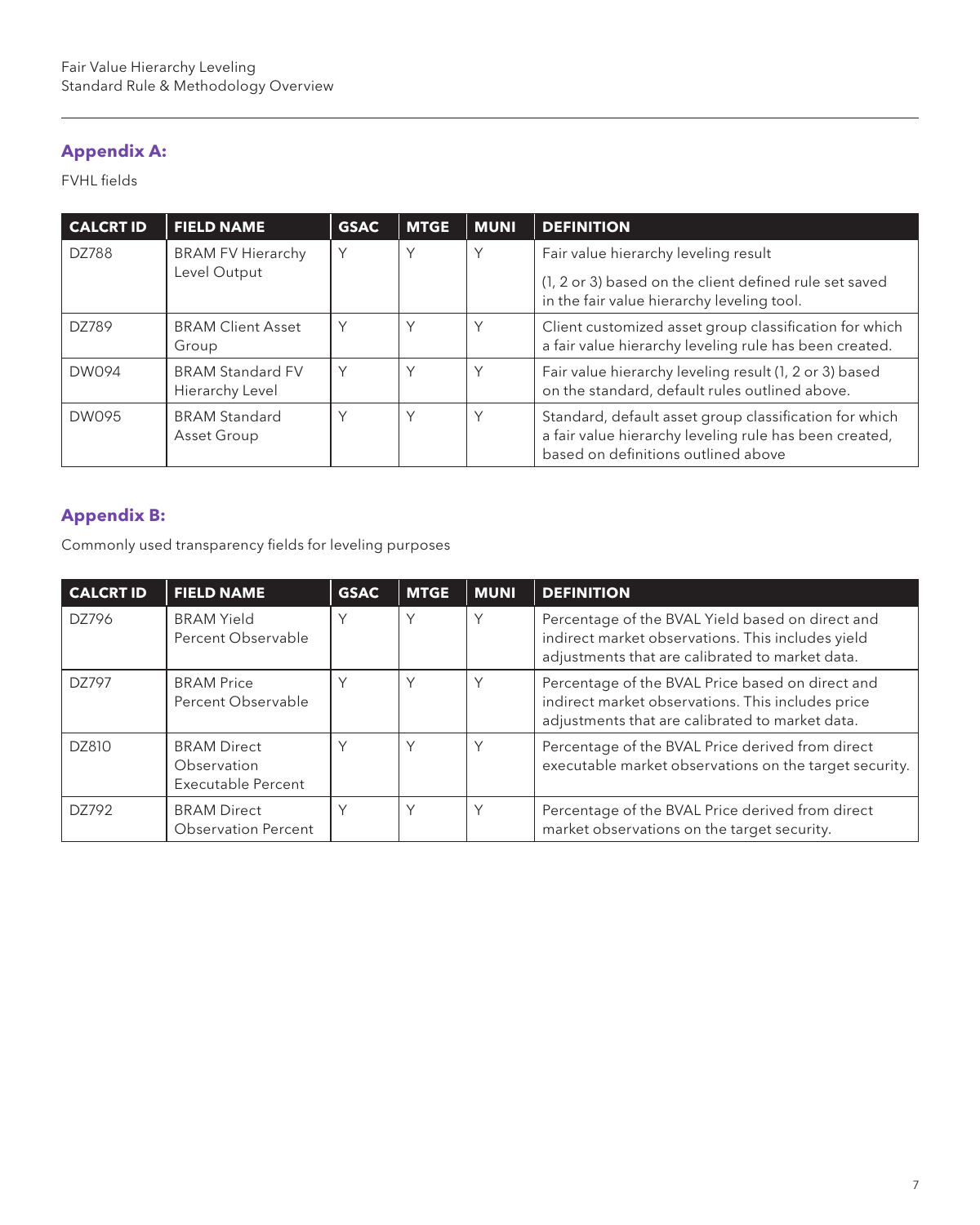## **About Bloomberg.**

We are the central nervous system of global finance. Born in 1981, Bloomberg is a forward-looking company focused on building products and solutions that are needed for the 21st century. As a global information and technology company, we connect decision makers to a dynamic network of data, people and ideas accurately delivering business and financial information, news and insights to customers around the world.